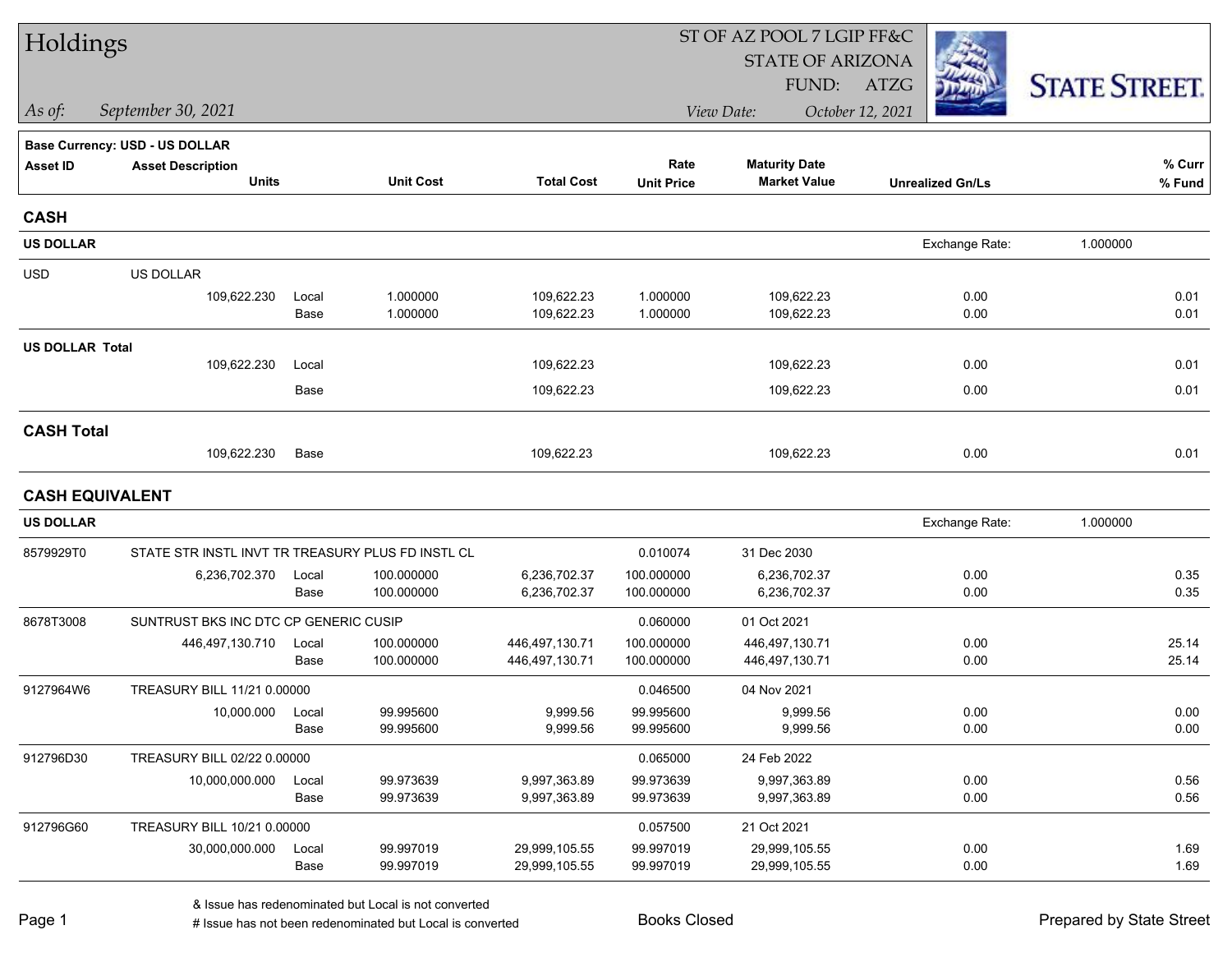| Holdings        |                                       |       |                  |                   |                   | 51 OF AZ POOL 7 LGIP FF&C |                         |                     |
|-----------------|---------------------------------------|-------|------------------|-------------------|-------------------|---------------------------|-------------------------|---------------------|
|                 |                                       |       |                  |                   |                   | <b>STATE OF ARIZONA</b>   |                         |                     |
|                 |                                       |       |                  |                   |                   | FUND:                     | ATZG                    | <b>STATE STREET</b> |
| As of:          | September 30, 2021                    |       |                  |                   |                   | View Date:                | October 12, 2021        |                     |
|                 | <b>Base Currency: USD - US DOLLAR</b> |       |                  |                   |                   |                           |                         |                     |
| <b>Asset ID</b> | <b>Asset Description</b>              |       |                  |                   | Rate              | <b>Maturity Date</b>      |                         | % Curr              |
|                 | <b>Units</b>                          |       | <b>Unit Cost</b> | <b>Total Cost</b> | <b>Unit Price</b> | <b>Market Value</b>       | <b>Unrealized Gn/Ls</b> | % Fund              |
| 912796K57       | TREASURY BILL 07/22 0.00000           |       |                  |                   | 0.072500          | 14 Jul 2022               |                         |                     |
|                 | 10,000,000.000                        | Local | 99.942403        | 9,994,240.27      | 99.942403         | 9,994,240.27              | 0.00                    | 0.56                |
|                 |                                       | Base  | 99.942403        | 9,994,240.27      | 99.942403         | 9,994,240.27              | 0.00                    | 0.56                |
| 912796M48       | TREASURY BILL 10/21 0.00000           |       |                  |                   | 0.065000          | 19 Oct 2021               |                         |                     |
|                 | 70,000,000.000                        | Local | 99.996750        | 69,997,725.00     | 99.996750         | 69,997,725.00             | 0.00                    | 3.94                |
|                 |                                       | Base  | 99.996750        | 69,997,725.00     | 99.996750         | 69,997,725.00             | 0.00                    | 3.94                |
| 912796M71       | TREASURY BILL 09/22 0.00000           |       |                  |                   | 0.073000          | 08 Sep 2022               |                         |                     |
|                 | 10,000,000.000                        | Local | 99.930650        | 9,993,065.00      | 99.930650         | 9,993,065.00              | 0.00                    | 0.56                |
|                 |                                       | Base  | 99.930650        | 9,993,065.00      | 99.930650         | 9,993,065.00              | 0.00                    | 0.56                |
| 926NKW009       | AMHERST PIERPONT 04/15 VAR            |       |                  |                   | 0.050000          | 01 Oct 2021               |                         |                     |
|                 | 40,000,000.000                        | Local | 100.000000       | 40,000,000.00     | 100.000000        | 40,000,000.00             | 0.00                    | 2.25                |
|                 |                                       | Base  | 100.000000       | 40,000,000.00     | 100.000000        | 40,000,000.00             | 0.00                    | 2.25                |
| 926NKW009       | AMHERST PIERPONT 04/15 VAR            |       |                  |                   | 0.050000          | 08 Oct 2021               |                         |                     |
|                 | 40,000,000.000                        | Local | 100.000000       | 40,000,000.00     | 100.000000        | 40,000,000.00             | 0.00                    | 2.25                |
|                 |                                       | Base  | 100.000000       | 40,000,000.00     | 100.000000        | 40,000,000.00             | 0.00                    | 2.25                |
| 926NKW009       | AMHERST PIERPONT 04/15 VAR            |       |                  |                   | 0.050000          | 13 Oct 2021               |                         |                     |
|                 | 50,000,000.000                        | Local | 100.000000       | 50,000,000.00     | 100.000000        | 50,000,000.00             | 0.00                    | 2.81                |
|                 |                                       | Base  | 100.000000       | 50,000,000.00     | 100.000000        | 50,000,000.00             | 0.00                    | 2.81                |
| 935MUR901       | <b>WESTERN ALLIANCE BANK</b>          |       |                  |                   | 0.250000          | 31 Mar 2022               |                         |                     |
|                 | 5,001,869.090                         | Local | 100.000000       | 5,001,869.09      | 100.000000        | 5,001,869.09              | 0.00                    | 0.28                |
|                 |                                       | Base  | 100.000000       | 5,001,869.09      | 100.000000        | 5,001,869.09              | 0.00                    | 0.28                |
| 942PVK008       | WAM AZ 1 WAM AZR 1                    |       |                  |                   | 0.250000          | 14 Apr 2022               |                         |                     |
|                 | 5,000,000.000                         | Local | 100.000000       | 5,000,000.00      | 100.000000        | 5,000,000.00              | 0.00                    | 0.28                |
|                 |                                       | Base  | 100.000000       | 5,000,000.00      | 100.000000        | 5,000,000.00              | 0.00                    | 0.28                |
| 942PVKII0       | WAM AZ 2 WAM AZR 2                    |       |                  |                   | 0.250000          | 21 Apr 2022               |                         |                     |
|                 | 5,000,000.000                         | Local | 100.000000       | 5,000,000.00      | 100.000000        | 5,000,000.00              | 0.00                    | 0.28                |
|                 |                                       | Base  | 100.000000       | 5,000,000.00      | 100.000000        | 5,000,000.00              | 0.00                    | 0.28                |
| 942PVL006       | WAM AZ 4 WAM AZR 4                    |       |                  |                   | 0.200000          | 01 Oct 2021               |                         |                     |
|                 | 38,021,657.190                        | Local | 100.000000       | 38,021,657.19     | 100.000000        | 38,021,657.19             | 0.00                    | 2.14                |
|                 |                                       | Base  | 100.000000       | 38,021,657.19     | 100.000000        | 38,021,657.19             | 0.00                    | 2.14                |

 $ST$  OF A Z POOL 7 LCIP FF&C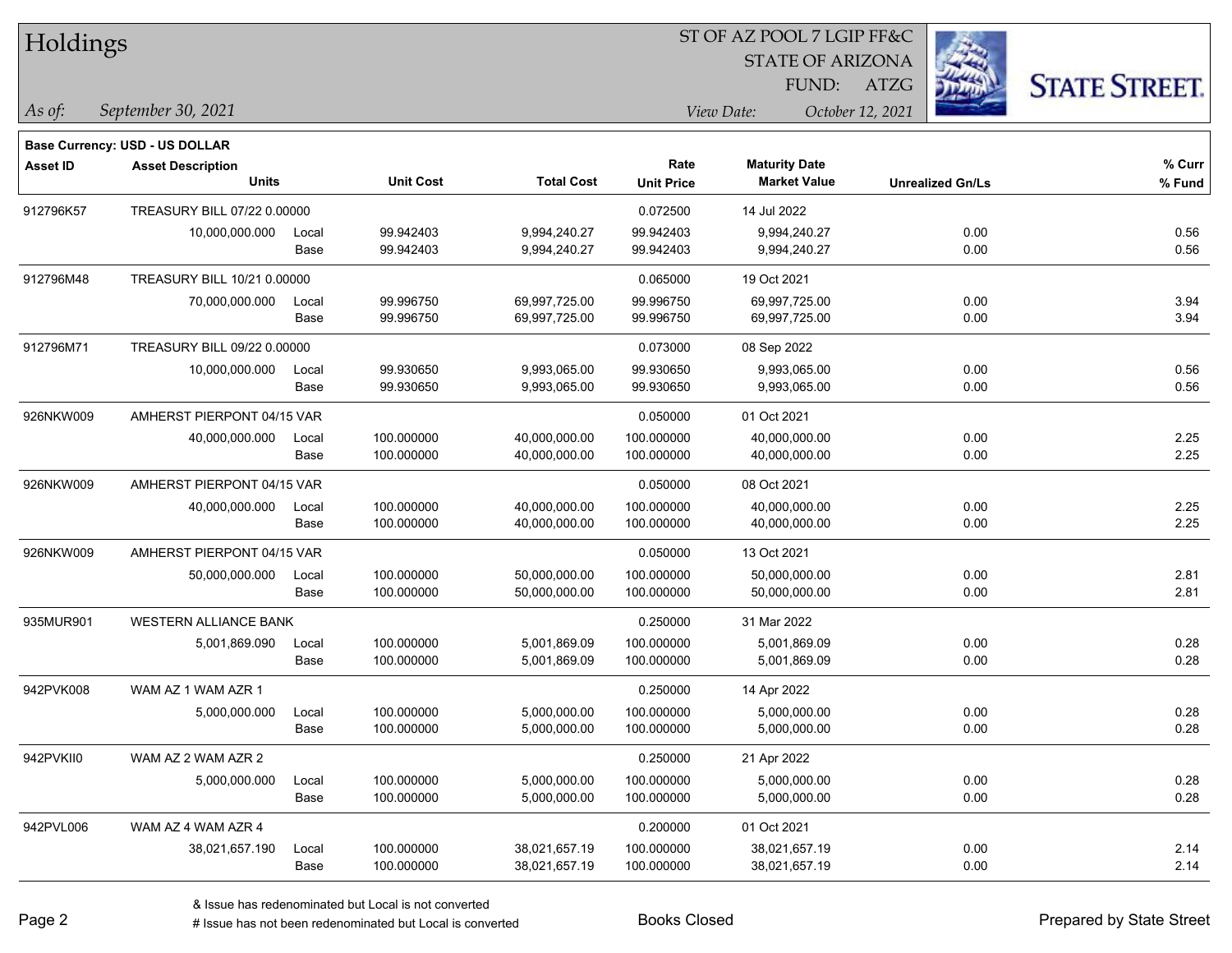| Holdings               |                                                |       |                  |                   |                   | ST OF AZ POOL 7 LGIP FF&C |                  |                         |                      |
|------------------------|------------------------------------------------|-------|------------------|-------------------|-------------------|---------------------------|------------------|-------------------------|----------------------|
|                        |                                                |       |                  |                   |                   | <b>STATE OF ARIZONA</b>   |                  |                         |                      |
|                        |                                                |       |                  |                   |                   | FUND:                     | <b>ATZG</b>      |                         | <b>STATE STREET.</b> |
| As of:                 | September 30, 2021                             |       |                  |                   |                   | View Date:                | October 12, 2021 |                         |                      |
|                        | <b>Base Currency: USD - US DOLLAR</b>          |       |                  |                   |                   |                           |                  |                         |                      |
| <b>Asset ID</b>        | <b>Asset Description</b>                       |       |                  |                   | Rate              | <b>Maturity Date</b>      |                  |                         | % Curr               |
|                        | Units                                          |       | <b>Unit Cost</b> | <b>Total Cost</b> | <b>Unit Price</b> | <b>Market Value</b>       |                  | <b>Unrealized Gn/Ls</b> | % Fund               |
| 957638109              | WESTERN ALLIANCE BANCORP COMMON STOCK USD.0001 |       |                  |                   | 0.250000          | 16 Dec 2021               |                  |                         |                      |
|                        | 5,000,000.000                                  | Local | 100.000000       | 5,000,000.00      | 100.000000        | 5,000,000.00              |                  | 0.00                    | 0.28                 |
|                        |                                                | Base  | 100.000000       | 5,000,000.00      | 100.000000        | 5,000,000.00              |                  | 0.00                    | 0.28                 |
| 95763A914              | WESTERN ALLIANCE BANCORP PP                    |       |                  |                   | 0.250000          | 23 Jun 2022               |                  |                         |                      |
|                        | 5,004,983.720                                  | Local | 100.000000       | 5,004,983.72      | 100.000000        | 5,004,983.72              |                  | 0.00                    | 0.28                 |
|                        |                                                | Base  | 100.000000       | 5,004,983.72      | 100.000000        | 5,004,983.72              |                  | 0.00                    | 0.28                 |
| 979RFJ001              | ALLIANCE BANK OF ARIZONA MONEY                 |       |                  |                   | 0.050000          | 01 Oct 2021               |                  |                         |                      |
|                        | 3,084.580                                      | Local | 100.000000       | 3,084.58          | 100.000000        | 3,084.58                  |                  | 0.00                    | 0.00                 |
|                        |                                                | Base  | 100.000000       | 3,084.58          | 100.000000        | 3,084.58                  |                  | 0.00                    | 0.00                 |
| 985FHY004              | MITSUBISHI UFJ REPO                            |       |                  |                   | 0.040000          | 01 Oct 2021               |                  |                         |                      |
|                        | 202,373,663.820                                | Local | 100.000000       | 202,373,663.82    | 100.000000        | 202,373,663.82            |                  | 0.00                    | 11.39                |
|                        |                                                | Base  | 100.000000       | 202,373,663.82    | 100.000000        | 202,373,663.82            |                  | 0.00                    | 11.39                |
| 993YHF905              | WAM CORE PLS SSBT SEC ID IGTF2380002           |       |                  |                   | 0.250000          | 07 Apr 2022               |                  |                         |                      |
|                        | 10,000,000.000                                 | Local | 100.000000       | 10,000,000.00     | 100.000000        | 10,000,000.00             |                  | 0.00                    | 0.56                 |
|                        |                                                | Base  | 100.000000       | 10,000,000.00     | 100.000000        | 10,000,000.00             |                  | 0.00                    | 0.56                 |
| <b>US DOLLAR Total</b> |                                                |       |                  |                   |                   |                           |                  |                         |                      |
|                        | 988,149,091.480                                | Local |                  | 988,130,590.75    |                   | 988,130,590.75            |                  | 0.00                    | 55.63                |
|                        |                                                | Base  |                  | 988,130,590.75    |                   | 988,130,590.75            |                  | 0.00                    | 55.63                |
|                        | <b>CASH EQUIVALENT Total</b>                   |       |                  |                   |                   |                           |                  |                         |                      |
|                        | 988,149,091.480                                | Base  |                  | 988,130,590.75    |                   | 988,130,590.75            |                  | 0.00                    | 55.63                |
| <b>FIXED INCOME</b>    |                                                |       |                  |                   |                   |                           |                  |                         |                      |
| <b>US DOLLAR</b>       |                                                |       |                  |                   |                   |                           |                  | Exchange Rate:          | 1.000000             |
| 9127964W6              | TREASURY BILL 11/21 0.00000                    |       |                  |                   | 0.010000          | 04 Nov 2021               |                  |                         |                      |
|                        | 20,000,000.000                                 | Local | 99.993708        | 19,998,741.55     | 99.994255         | 19,998,851.00             |                  | 109.45                  | 1.13                 |
|                        |                                                | Base  | 99.993708        | 19,998,741.55     | 99.994255         | 19,998,851.00             |                  | 109.45                  | 1.13                 |
| 9127965G0              | TREASURY BILL 12/21 0.00000                    |       |                  |                   | 0.010000          | 02 Dec 2021               |                  |                         |                      |
|                        | 20,000,000.000                                 | Local | 99.987101        | 19,997,420.12     | 99.994833         | 19,998,966.60             |                  | 1,546.48                | 1.13                 |
|                        |                                                | Base  | 99.987101        | 19,997,420.12     | 99.994833         | 19,998,966.60             |                  | 1,546.48                | 1.13                 |

 $\overline{\phantom{0}}$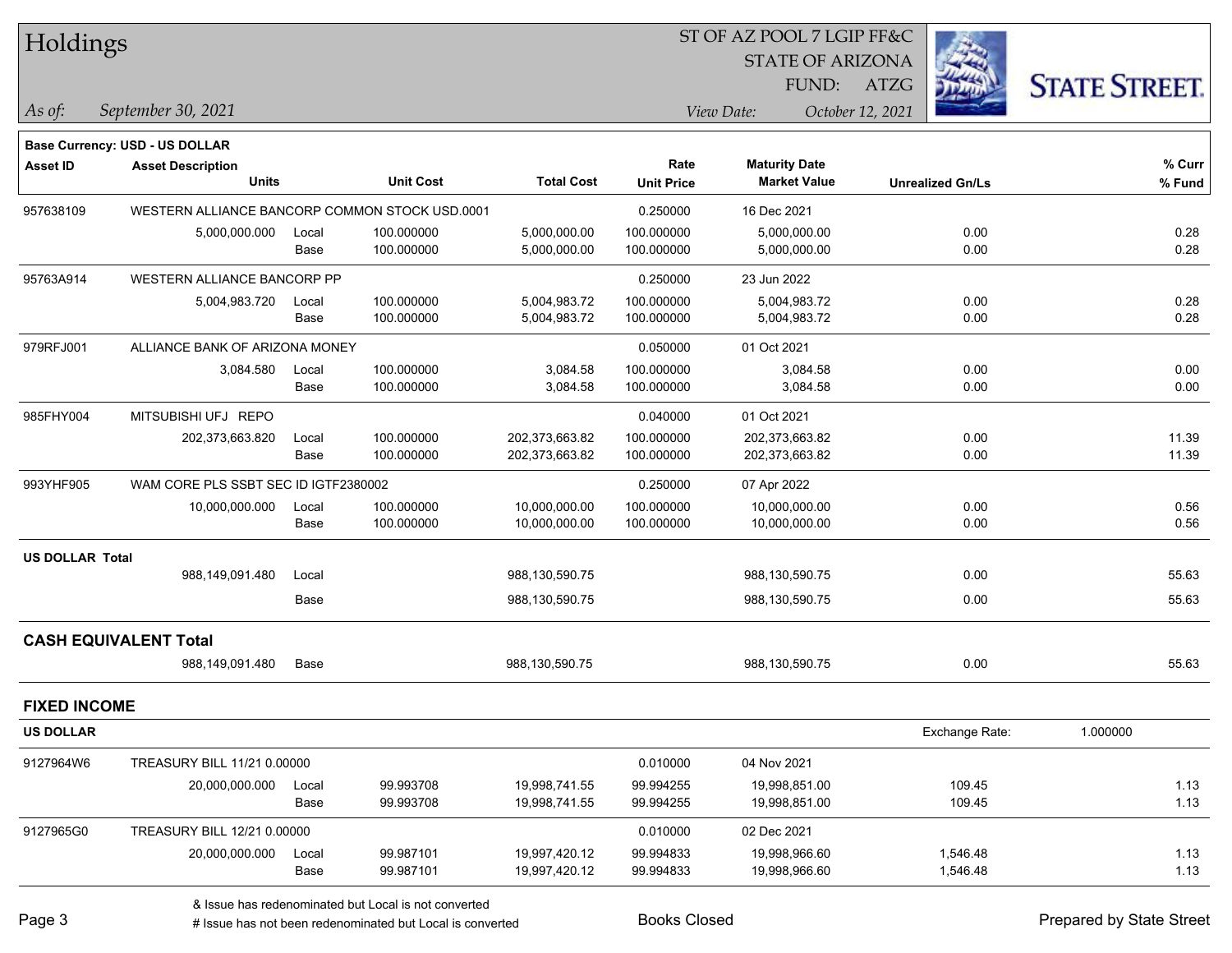| Holdings        |                                                            |       |                  |                   |                   | ST OF AZ POOL 7 LGIP FF&C |                         |                      |  |
|-----------------|------------------------------------------------------------|-------|------------------|-------------------|-------------------|---------------------------|-------------------------|----------------------|--|
|                 |                                                            |       |                  |                   |                   | <b>STATE OF ARIZONA</b>   |                         |                      |  |
|                 |                                                            |       |                  |                   |                   | FUND:                     | ATZG                    | <b>STATE STREET.</b> |  |
| $\vert$ As of:  | September 30, 2021                                         |       |                  |                   |                   | View Date:                | October 12, 2021        |                      |  |
|                 |                                                            |       |                  |                   |                   |                           |                         |                      |  |
| <b>Asset ID</b> | Base Currency: USD - US DOLLAR<br><b>Asset Description</b> |       |                  |                   | Rate              | <b>Maturity Date</b>      |                         | % Curr               |  |
|                 | Units                                                      |       | <b>Unit Cost</b> | <b>Total Cost</b> | <b>Unit Price</b> | <b>Market Value</b>       | <b>Unrealized Gn/Ls</b> | % Fund               |  |
| 912796A90       | TREASURY BILL 12/21 0.00000                                |       |                  |                   | 0.010000          | 30 Dec 2021               |                         |                      |  |
|                 | 13,000,000.000                                             | Local | 99.973029        | 12,996,493.75     | 99.990625         | 12,998,781.25             | 2,287.50                | 0.73                 |  |
|                 |                                                            | Base  | 99.973029        | 12,996,493.75     | 99.990625         | 12,998,781.25             | 2,287.50                | 0.73                 |  |
| 912796C31       | TREASURY BILL 01/22 0.00000                                |       |                  |                   | 0.010000          | 27 Jan 2022               |                         |                      |  |
|                 | 10,000,000.000                                             | Local | 99.968042        | 9,996,804.18      | 99.986069         | 9,998,606.90              | 1,802.72                | 0.56                 |  |
|                 |                                                            | Base  | 99.968042        | 9,996,804.18      | 99.986069         | 9,998,606.90              | 1,802.72                | 0.56                 |  |
| 912796F38       | TREASURY BILL 03/22 0.00000                                |       |                  |                   | 0.010000          | 24 Mar 2022               |                         |                      |  |
|                 | 10,000,000.000                                             | Local | 99.964958        | 9,996,495.81      | 99.978250         | 9,997,825.00              | 1,329.19                | 0.56                 |  |
|                 |                                                            | Base  | 99.964958        | 9,996,495.81      | 99.978250         | 9,997,825.00              | 1,329.19                | 0.56                 |  |
| 912796G78       | TREASURY BILL 10/21 0.00000                                |       |                  |                   | 0.010000          | 28 Oct 2021               |                         |                      |  |
|                 | 20,000,000.000                                             | Local | 99.996550        | 19,999,309.99     | 99.994750         | 19,998,950.00             | $-359.99$               | 1.13                 |  |
|                 |                                                            | Base  | 99.996550        | 19,999,309.99     | 99.994750         | 19,998,950.00             | $-359.99$               | 1.13                 |  |
| 912796H28       | TREASURY BILL 06/21 0.00000                                |       |                  |                   |                   | 22 Jun 2021               |                         |                      |  |
|                 | 0.000                                                      | Local | 0.000000         | $-0.04$           | 0.000000          | 0.00                      | 0.04                    | 0.00                 |  |
|                 |                                                            | Base  | 0.000000         | $-0.04$           | 0.000000          | 0.00                      | 0.04                    | 0.00                 |  |
| 912796H36       | TREASURY BILL 06/21 0.00000                                |       |                  |                   | 0.010000          | 29 Jun 2021               |                         |                      |  |
|                 | 0.000                                                      | Local | 0.000000         | $-0.04$           | 0.000000          | 0.00                      | 0.04                    | 0.00                 |  |
|                 |                                                            | Base  | 0.000000         | $-0.04$           | 0.000000          | 0.00                      | 0.04                    | 0.00                 |  |
| 912796H51       | TREASURY BILL 11/21 0.00000                                |       |                  |                   | 0.010000          | 12 Nov 2021               |                         |                      |  |
|                 | 30,000,000.000                                             | Local | 99.994147        | 29,998,244.12     | 99.994458         | 29,998,337.40             | 93.28                   | 1.69                 |  |
|                 |                                                            | Base  | 99.994147        | 29,998,244.12     | 99.994458         | 29,998,337.40             | 93.28                   | 1.69                 |  |
| 912796H77       | TREASURY BILL 11/21 0.00000                                |       |                  |                   |                   | 26 Nov 2021               |                         |                      |  |
|                 | 20,000,000.000                                             | Local | 99.991304        | 19,998,260.83     | 99.993972         | 19,998,794.40             | 533.57                  | 1.13                 |  |
|                 |                                                            | Base  | 99.991304        | 19,998,260.83     | 99.993972         | 19,998,794.40             | 533.57                  | 1.13                 |  |
| 912796J26       | TREASURY BILL 07/21 0.00000                                |       |                  |                   | 0.010000          | 20 Jul 2021               |                         |                      |  |
|                 | 0.000                                                      | Local | 0.000000         | $-0.06$           | 0.000000          | 0.00                      | 0.06                    | 0.00                 |  |
|                 |                                                            | Base  | 0.000000         | $-0.06$           | 0.000000          | 0.00                      | 0.06                    | 0.00                 |  |
| 912796J34       | TREASURY BILL 07/21 0.00000                                |       |                  |                   | 0.010000          | 27 Jul 2021               |                         |                      |  |
|                 | 0.000                                                      | Local | 0.000000         | $-0.02$           | 0.000000          | 0.00                      | 0.02                    | 0.00                 |  |
|                 |                                                            | Base  | 0.000000         | $-0.02$           | 0.000000          | 0.00                      | 0.02                    | 0.00                 |  |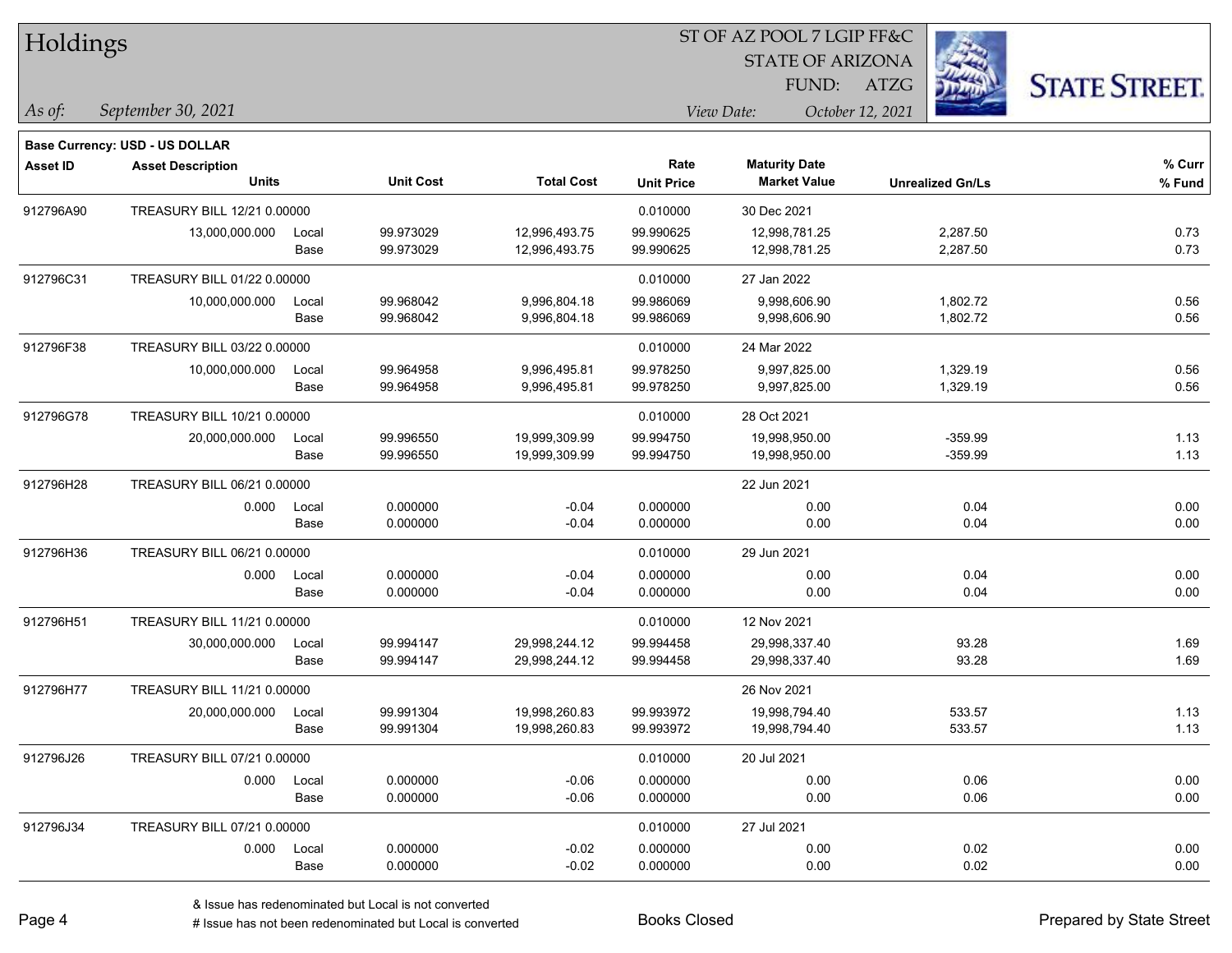| <b>HOIGINGS</b> |                                          |               |                        |                                |                           | <b>STATE OF ARIZONA</b><br>FUND:            | <b>ATZG</b>             | <b>STATE STREET.</b> |
|-----------------|------------------------------------------|---------------|------------------------|--------------------------------|---------------------------|---------------------------------------------|-------------------------|----------------------|
| $ $ As of:      | September 30, 2021                       |               |                        |                                |                           | View Date:                                  | October 12, 2021        |                      |
|                 | Base Currency: USD - US DOLLAR           |               |                        |                                |                           |                                             |                         |                      |
| <b>Asset ID</b> | <b>Asset Description</b><br><b>Units</b> |               | <b>Unit Cost</b>       | <b>Total Cost</b>              | Rate<br><b>Unit Price</b> | <b>Maturity Date</b><br><b>Market Value</b> | <b>Unrealized Gn/Ls</b> | % Curr<br>% Fund     |
| 912796K32       | TREASURY BILL 08/21 0.00000              |               |                        |                                | 0.010000                  | 24 Aug 2021                                 |                         |                      |
|                 | 0.000                                    | Local<br>Base | 0.000000<br>0.000000   | $-0.03$<br>$-0.03$             | 0.000000<br>0.000000      | 0.00<br>0.00                                | 0.03<br>0.03            | 0.00<br>0.00         |
| 912796L56       | TREASURY BILL 09/21 0.00000              |               |                        |                                | 0.010000                  | 28 Sep 2021                                 |                         |                      |
|                 | 0.000                                    | Local<br>Base | 0.000000<br>0.000000   | $-0.05$<br>$-0.05$             | 0.000000<br>0.000000      | 0.00<br>0.00                                | 0.05<br>0.05            | 0.00<br>0.00         |
| 912796M22       | TREASURY BILL 10/21 0.00000              |               |                        |                                |                           | 05 Oct 2021                                 |                         |                      |
|                 | 30,000,000.000                           | Local<br>Base | 99.999500<br>99.999500 | 29,999,850.00<br>29,999,850.00 | 99.999720<br>99.999720    | 29,999,916.00<br>29,999,916.00              | 66.00<br>66.00          | 1.69<br>1.69         |
| 912796M30       | TREASURY BILL 10/21 0.00000              |               |                        |                                | 0.010000                  | 12 Oct 2021                                 |                         |                      |
|                 | 80,000,000.000                           | Local<br>Base | 99.998486<br>99.998486 | 79,998,789.11<br>79,998,789.11 | 99.999287<br>99.999287    | 79,999,429.60<br>79,999,429.60              | 640.49<br>640.49        | 4.50<br>4.50         |
| 912796M55       | TREASURY BILL 10/21 0.00000              |               |                        |                                | 0.010000                  | 26 Oct 2021                                 |                         |                      |
|                 | 50,000,000.000                           | Local<br>Base | 99.996315<br>99.996315 | 49,998,157.64<br>49,998,157.64 | 99.996528<br>99.996528    | 49,998,264.00<br>49,998,264.00              | 106.36<br>106.36        | 2.81<br>2.81         |
| 912796M63       | CASH MGMT BILL 11/210                    |               |                        |                                | 0.010000                  | 02 Nov 2021                                 |                         |                      |
|                 | 50,000,000.000                           | Local<br>Base | 99.994733<br>99.994733 | 49,997,366.51<br>49,997,366.51 | 99.994139<br>99.994139    | 49,997,069.50<br>49,997,069.50              | $-297.01$<br>$-297.01$  | 2.81<br>2.81         |
| 912796N54       | TREASURY BILL 11/21 0.00000              |               |                        |                                | 0.010000                  | 09 Nov 2021                                 |                         |                      |
|                 | 90,000,000.000                           | Local<br>Base | 99.993560<br>99.993560 | 89,994,204.16<br>89,994,204.16 | 99.994042<br>99.994042    | 89,994,637.80<br>89,994,637.80              | 433.64<br>433.64        | 5.07<br>5.07         |
| 912796N62       | TREASURY BILL 11/21 0.00000              |               |                        |                                |                           | 16 Nov 2021                                 |                         |                      |
|                 | 30,000,000.000                           | Local<br>Base | 99.992205<br>99.992205 | 29,997,661.64<br>29,997,661.64 | 99.995208<br>99.995208    | 29,998,562.40<br>29,998,562.40              | 900.76<br>900.76        | 1.69<br>1.69         |
| 912796N88       | TREASURY BILL 11/21 0.00000              |               |                        |                                |                           | 30 Nov 2021                                 |                         |                      |
|                 | 20,000,000.000                           | Local<br>Base | 99.991167<br>99.991167 | 19,998,233.33<br>19,998,233.33 | 99.992450<br>99.992450    | 19,998,490.00<br>19,998,490.00              | 256.67<br>256.67        | 1.13<br>1.13         |
| 912796ZB8       | CASH MGMT BILL 10/21 0.00000             |               |                        |                                |                           | 15 Oct 2021                                 |                         |                      |
|                 | 50,000,000.000                           | Local<br>Base | 99.997649<br>99.997649 | 49,998,824.39<br>49,998,824.39 | 99.998153<br>99.998153    | 49,999,076.50<br>49,999,076.50              | 252.11<br>252.11        | 2.81<br>2.81         |

ST OF AZ POOL 7 LGIP FF&C

 $TT.1.1$ 

# Issue has not been redenominated but Local is converted Books Closed Prepared by State Street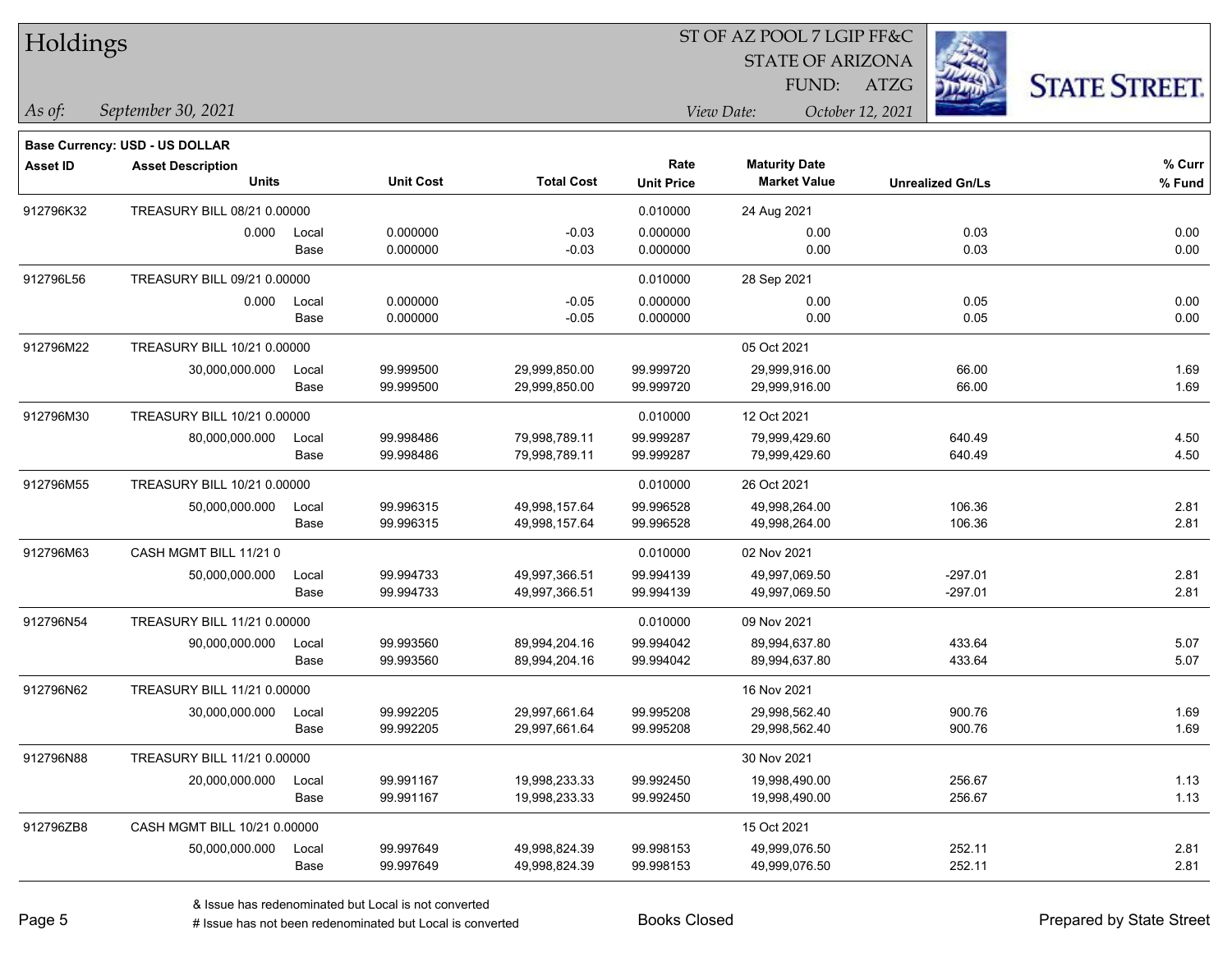| Holdings        |                                    |       |                  | ST OF AZ POOL 7 LGIP FF&C |                   |                         |                         |                      |  |  |
|-----------------|------------------------------------|-------|------------------|---------------------------|-------------------|-------------------------|-------------------------|----------------------|--|--|
|                 |                                    |       |                  |                           |                   | <b>STATE OF ARIZONA</b> |                         |                      |  |  |
|                 |                                    |       |                  |                           |                   | FUND:                   | <b>ATZG</b>             | <b>STATE STREET.</b> |  |  |
| As of:          | September 30, 2021                 |       |                  |                           |                   | View Date:              | October 12, 2021        |                      |  |  |
|                 | Base Currency: USD - US DOLLAR     |       |                  |                           |                   |                         |                         |                      |  |  |
| <b>Asset ID</b> | <b>Asset Description</b>           |       |                  |                           | Rate              | <b>Maturity Date</b>    |                         | % Curr               |  |  |
|                 | <b>Units</b>                       |       | <b>Unit Cost</b> | <b>Total Cost</b>         | <b>Unit Price</b> | <b>Market Value</b>     | <b>Unrealized Gn/Ls</b> | % Fund               |  |  |
| 912796ZC6       | CASH MGMT BILL 11/21 0.00000       |       |                  |                           | 0.010000          | 01 Nov 2021             |                         |                      |  |  |
|                 | 70,000,000.000                     | Local | 99.994771        | 69,996,339.41             | 99.994833         | 69,996,383.10           | 43.69                   | 3.94                 |  |  |
|                 |                                    | Base  | 99.994771        | 69,996,339.41             | 99.994833         | 69,996,383.10           | 43.69                   | 3.94                 |  |  |
| 912828RC6       | US TREASURY N/B 08/21 2.125        |       |                  |                           | 2.125000          | 15 Aug 2021             |                         |                      |  |  |
|                 | 0.000                              | Local | 0.000000         | $-0.03$                   | 0.000000          | 0.00                    | 0.03                    | 0.00                 |  |  |
|                 |                                    | Base  | 0.000000         | $-0.03$                   | 0.000000          | 0.00                    | 0.03                    | 0.00                 |  |  |
| 912828W55       | <b>US TREASURY N/B 02/22 1.875</b> |       |                  |                           | 1.875000          | 28 Feb 2022             |                         |                      |  |  |
|                 | 10,000,000.000                     | Local | 100.739020       | 10,073,902.03             | 100.750000        | 10,075,000.00           | 1,097.97                | 0.57                 |  |  |
|                 |                                    | Base  | 100.739020       | 10,073,902.03             | 100.750000        | 10,075,000.00           | 1,097.97                | 0.57                 |  |  |
| 912828W89       | US TREASURY N/B 03/22 1.875        |       |                  |                           | 1.875000          | 31 Mar 2022             |                         |                      |  |  |
|                 | 10,000,000.000                     | Local | 100.891386       | 10,089,138.61             | 100.898438        | 10,089,843.80           | 705.19                  | 0.57                 |  |  |
|                 |                                    | Base  | 100.891386       | 10,089,138.61             | 100.898438        | 10,089,843.80           | 705.19                  | 0.57                 |  |  |
| 912828ZR4       | US TREASURY N/B 05/22 0.125        |       |                  |                           | 0.125000          | 31 May 2022             |                         |                      |  |  |
|                 | 10,000,000.000                     | Local | 100.024015       | 10,002,401.49             | 100.031250        | 10,003,125.00           | 723.51                  | 0.56                 |  |  |
|                 |                                    | Base  | 100.024015       | 10,002,401.49             | 100.031250        | 10,003,125.00           | 723.51                  | 0.56                 |  |  |
| 912828ZX1       | US TREASURY N/B 06/22 0.125        |       |                  |                           | 0.125000          | 30 Jun 2022             |                         |                      |  |  |
|                 | 20,000,000.000                     | Local | 100.024092       | 20,004,818.34             | 100.031250        | 20,006,250.00           | 1,431.66                | 1.13                 |  |  |
|                 |                                    | Base  | 100.024092       | 20,004,818.34             | 100.031250        | 20,006,250.00           | 1,431.66                | 1.13                 |  |  |
| 91282CAA9       | US TREASURY FRN 07/22 VAR          |       |                  |                           | 0.900031          | 31 Jul 2022             |                         |                      |  |  |
|                 | 5,000,000.000                      | Local | 99.995797        | 4,999,789.84              | 100.044601        | 5,002,230.05            | 2,440.21                | 0.28                 |  |  |
|                 |                                    | Base  | 99.995797        | 4,999,789.84              | 100.044601        | 5,002,230.05            | 2,440.21                | 0.28                 |  |  |
| 91282CAC5       | US TREASURY N/B 07/22 0.125        |       |                  |                           | 0.125000          | 31 Jul 2022             |                         |                      |  |  |
|                 | 10,000,000.000                     | Local | 100.017553       | 10,001,755.33             | 100.027344        | 10,002,734.40           | 979.07                  | 0.56                 |  |  |
|                 |                                    | Base  | 100.017553       | 10,001,755.33             | 100.027344        | 10,002,734.40           | 979.07                  | 0.56                 |  |  |
| 91282CAG6       | US TREASURY N/B 08/22 0.125        |       |                  |                           | 0.125000          | 31 Aug 2022             |                         |                      |  |  |
|                 | 20,000,000.000                     | Local | 100.017318       | 20,003,463.61             | 100.023438        | 20,004,687.60           | 1,223.99                | 1.13                 |  |  |
|                 |                                    | Base  | 100.017318       | 20,003,463.61             | 100.023438        | 20,004,687.60           | 1,223.99                | 1.13                 |  |  |
| 91282CAN1       | US TREASURY N/B 09/22 0.125        |       |                  |                           | 0.125000          | 30 Sep 2022             |                         |                      |  |  |
|                 | 20,000,000.000                     | Local | 100.013644       | 20,002,728.86             | 100.019531        | 20,003,906.20           | 1,177.34                | 1.13                 |  |  |
|                 |                                    | Base  | 100.013644       | 20,002,728.86             | 100.019531        | 20,003,906.20           | 1,177.34                | 1.13                 |  |  |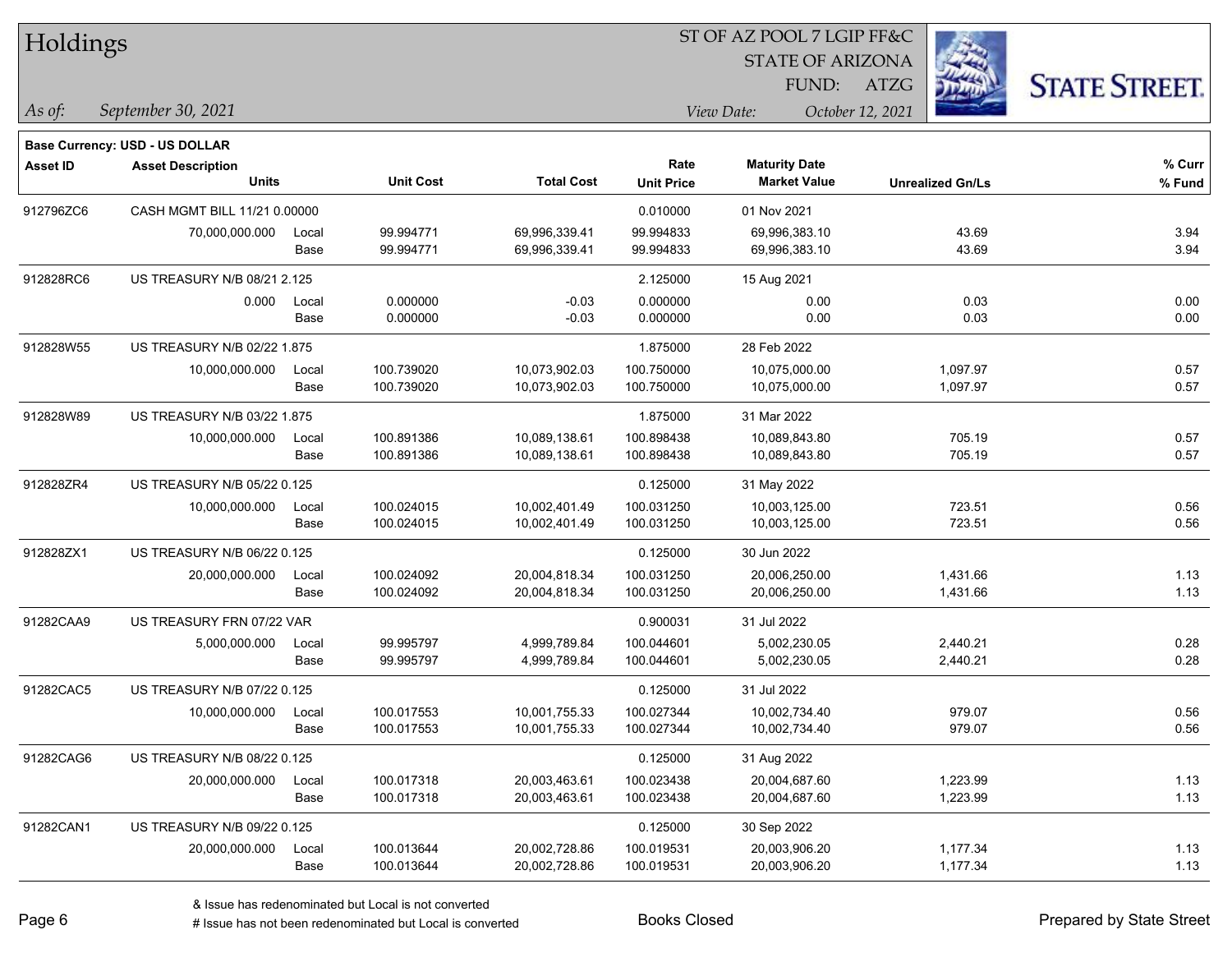| Holdings               |                                                            |       |                  |                   |                   | ST OF AZ POOL 7 LGIP FF&C |                  |                         |                      |
|------------------------|------------------------------------------------------------|-------|------------------|-------------------|-------------------|---------------------------|------------------|-------------------------|----------------------|
|                        |                                                            |       |                  |                   |                   | <b>STATE OF ARIZONA</b>   |                  |                         |                      |
|                        |                                                            |       |                  |                   |                   | FUND:                     | <b>ATZG</b>      |                         | <b>STATE STREET.</b> |
| $\vert$ As of:         | September 30, 2021                                         |       |                  |                   |                   | View Date:                | October 12, 2021 |                         |                      |
|                        |                                                            |       |                  |                   |                   |                           |                  |                         |                      |
| <b>Asset ID</b>        | Base Currency: USD - US DOLLAR<br><b>Asset Description</b> |       |                  |                   | Rate              | <b>Maturity Date</b>      |                  |                         | % Curr               |
|                        | <b>Units</b>                                               |       | <b>Unit Cost</b> | <b>Total Cost</b> | <b>Unit Price</b> | <b>Market Value</b>       |                  | <b>Unrealized Gn/Ls</b> | % Fund               |
| 91282CAR2              | US TREASURY N/B 10/22 0.125                                |       |                  |                   | 0.125000          | 31 Oct 2022               |                  |                         |                      |
|                        | 20,000,000.000                                             | Local | 99.974974        | 19,994,994.72     | 100.003906        | 20,000,781.20             |                  | 5,786.48                | 1.13                 |
|                        |                                                            | Base  | 99.974974        | 19,994,994.72     | 100.003906        | 20,000,781.20             |                  | 5,786.48                | 1.13                 |
| 91282CAS0              | US TREASURY FRN 10/22 VAR                                  |       |                  |                   | 0.900031          | 31 Oct 2022               |                  |                         |                      |
|                        | 5,000,000.000                                              | Local | 100.001094       | 5,000,054.69      | 100.044517        | 5,002,225.85              |                  | 2,171.16                | 0.28                 |
|                        |                                                            | Base  | 100.001094       | 5,000,054.69      | 100.044517        | 5,002,225.85              |                  | 2,171.16                | 0.28                 |
| 91282CAX9              | US TREASURY N/B 11/22 0.125                                |       |                  |                   | 0.125000          | 30 Nov 2022               |                  |                         |                      |
|                        | 20,000,000.000                                             | Local | 99.985864        | 19,997,172.71     | 99.984375         | 19,996,875.00             |                  | $-297.71$               | 1.13                 |
|                        |                                                            | Base  | 99.985864        | 19,997,172.71     | 99.984375         | 19,996,875.00             |                  | $-297.71$               | 1.13                 |
| 91282CBD2              | US TREASURY N/B 12/22 0.125                                |       |                  |                   | 0.125000          | 31 Dec 2022               |                  |                         |                      |
|                        | 25,000,000.000                                             | Local | 99.962648        | 24,990,662.05     | 99.972656         | 24,993,164.00             |                  | 2,501.95                | 1.41                 |
|                        |                                                            | Base  | 99.962648        | 24,990,662.05     | 99.972656         | 24,993,164.00             |                  | 2,501.95                | 1.41                 |
| <b>US DOLLAR Total</b> |                                                            |       |                  |                   |                   |                           |                  |                         |                      |
|                        | 788,000,000.000                                            | Local |                  | 788,122,078.55    |                   | 788,151,764.55            |                  | 29,686.00               | 44.37                |
|                        |                                                            | Base  |                  | 788,122,078.55    |                   | 788,151,764.55            |                  | 29,686.00               | 44.37                |
|                        | <b>FIXED INCOME Total</b>                                  |       |                  |                   |                   |                           |                  |                         |                      |
|                        | 788,000,000.000                                            | Base  |                  | 788,122,078.55    |                   | 788,151,764.55            |                  | 29,686.00               | 44.37                |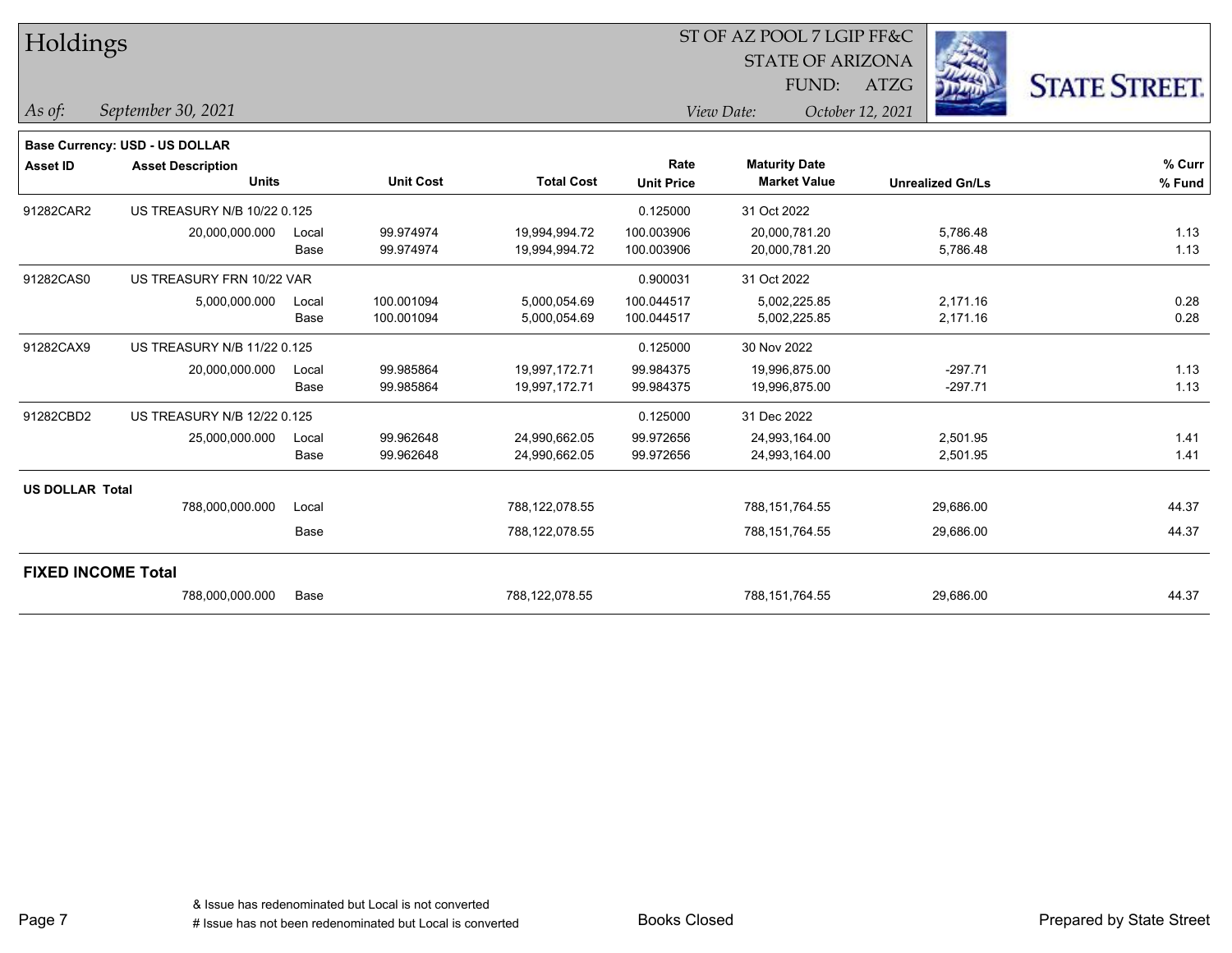| Holdings          |                                          |                  |                   |                           | ST OF AZ POOL 7 LGIP FF&C<br><b>STATE OF ARIZONA</b><br>FUND: | ATZG                    |           | <b>STATE STREET.</b> |
|-------------------|------------------------------------------|------------------|-------------------|---------------------------|---------------------------------------------------------------|-------------------------|-----------|----------------------|
| $\vert$ As of:    | September 30, 2021                       |                  |                   |                           | View Date:                                                    | October 12, 2021        |           |                      |
|                   | <b>Base Currency: USD - US DOLLAR</b>    |                  |                   |                           |                                                               |                         |           |                      |
| <b>Asset ID</b>   | <b>Asset Description</b><br><b>Units</b> | <b>Unit Cost</b> | <b>Total Cost</b> | Rate<br><b>Unit Price</b> | <b>Maturity Date</b><br><b>Market Value</b>                   | <b>Unrealized Gn/Ls</b> |           | % Curr               |
|                   |                                          |                  |                   |                           |                                                               |                         |           | % Fund               |
| <b>FUND Total</b> |                                          |                  |                   |                           |                                                               |                         |           |                      |
|                   | 1,776,258,713.710                        | Base             | 1,776,362,291.53  |                           | 1,776,391,977.53                                              |                         | 29.686.00 | 100.00               |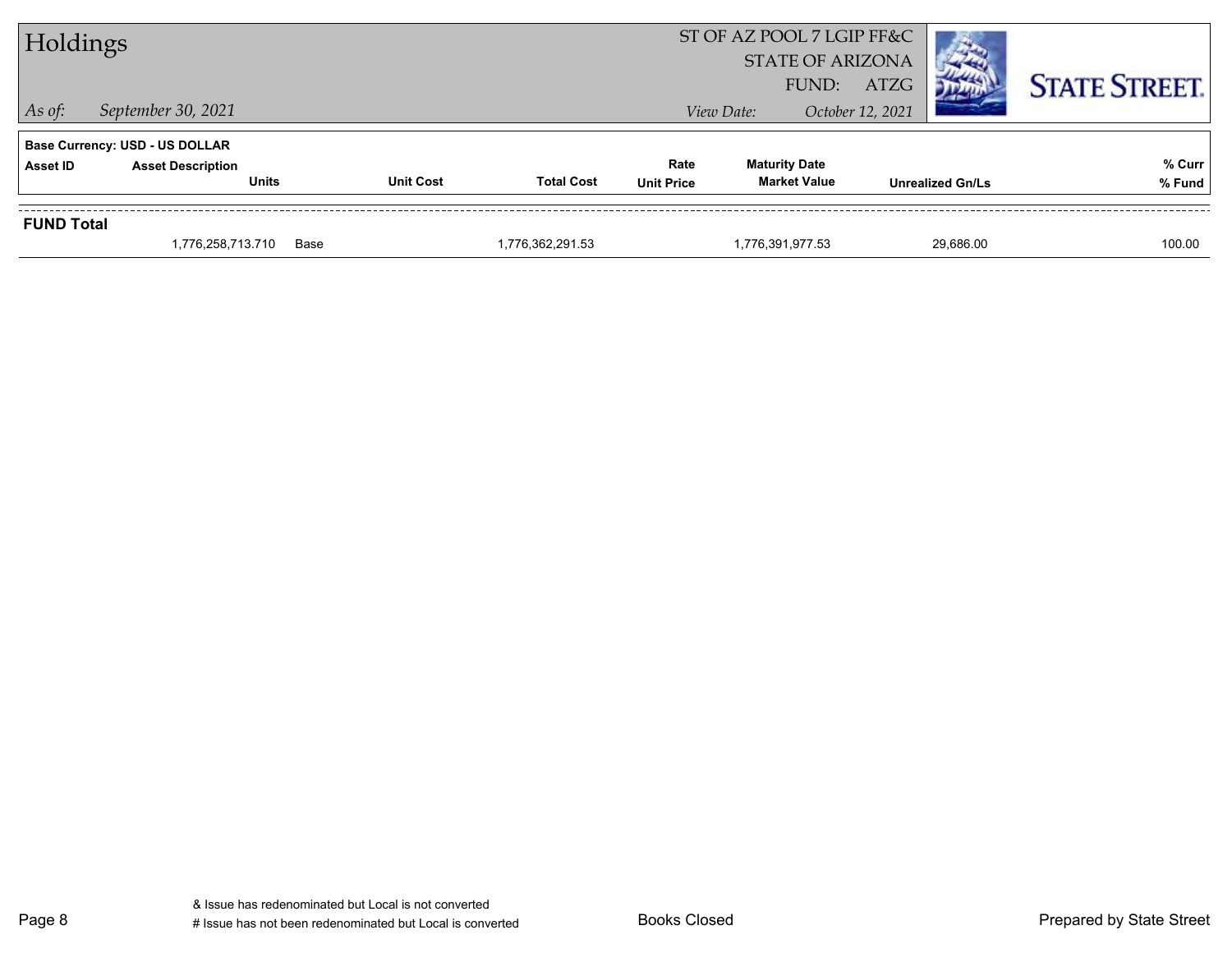## Holdings

## Currency Summary

*As of: September 30, 2021*

## ST OF AZ POOL 7 LGIP FF&C

STATE OF ARIZONA

FUND: ATZG



*View Date:October 12, 2021*

| Dase Currency: USD - US DULLAR |                   |       |                   |                     | % Currency |                         |                          |                           |
|--------------------------------|-------------------|-------|-------------------|---------------------|------------|-------------------------|--------------------------|---------------------------|
|                                | <b>Units</b>      |       | <b>Total Cost</b> | <b>Market Value</b> | % Fund     | <b>Unreal Sec Gn/Ls</b> | <b>Unreal Curr Gn/Ls</b> | <b>Total Unreal Gn/Ls</b> |
| <b>US DOLLAR</b>               |                   |       |                   |                     |            |                         | Exchange Rate:           | 1.000000                  |
| <b>CASH</b>                    |                   |       |                   |                     |            |                         |                          |                           |
|                                | 109,622.230       | Local | 109,622.23        | 109,622.23          | 0.01       | 0.00                    |                          | 0.00                      |
|                                |                   | Base  | 109,622.23        | 109,622.23          | 0.01       | 0.00                    | 0.00                     | 0.00                      |
| <b>CASH EQUIVALENT</b>         |                   |       |                   |                     |            |                         |                          |                           |
|                                | 988,149,091.480   | Local | 988,130,590.75    | 988,130,590.75      | 55.63      | 0.00                    |                          | 0.00                      |
|                                |                   | Base  | 988,130,590.75    | 988,130,590.75      | 55.63      | 0.00                    | 0.00                     | 0.00                      |
| <b>FIXED INCOME</b>            |                   |       |                   |                     |            |                         |                          |                           |
|                                | 788,000,000.000   | Local | 788,122,078.55    | 788,151,764.55      | 44.37      | 29,686.00               |                          | 29,686.00                 |
|                                |                   | Base  | 788,122,078.55    | 788,151,764.55      | 44.37      | 29,686.00               | 0.00                     | 29,686.00                 |
| <b>US DOLLAR Total</b>         |                   |       |                   |                     |            |                         |                          |                           |
|                                | 1,776,258,713.710 | Local | 1,776,362,291.53  | 1,776,391,977.53    | 100.00     | 29,686.00               |                          | 29,686.00                 |
|                                |                   | Base  | 1,776,362,291.53  | 1,776,391,977.53    | 100.00     | 29,686.00               | 0.00                     | 29,686.00                 |
| <b>FUND Total</b>              |                   |       |                   |                     |            |                         |                          |                           |
|                                | 1,776,258,713.710 | Base  | 1,776,362,291.53  | 1,776,391,977.53    | 100.00     | 29,686.00               | 0.00                     | 29,686.00                 |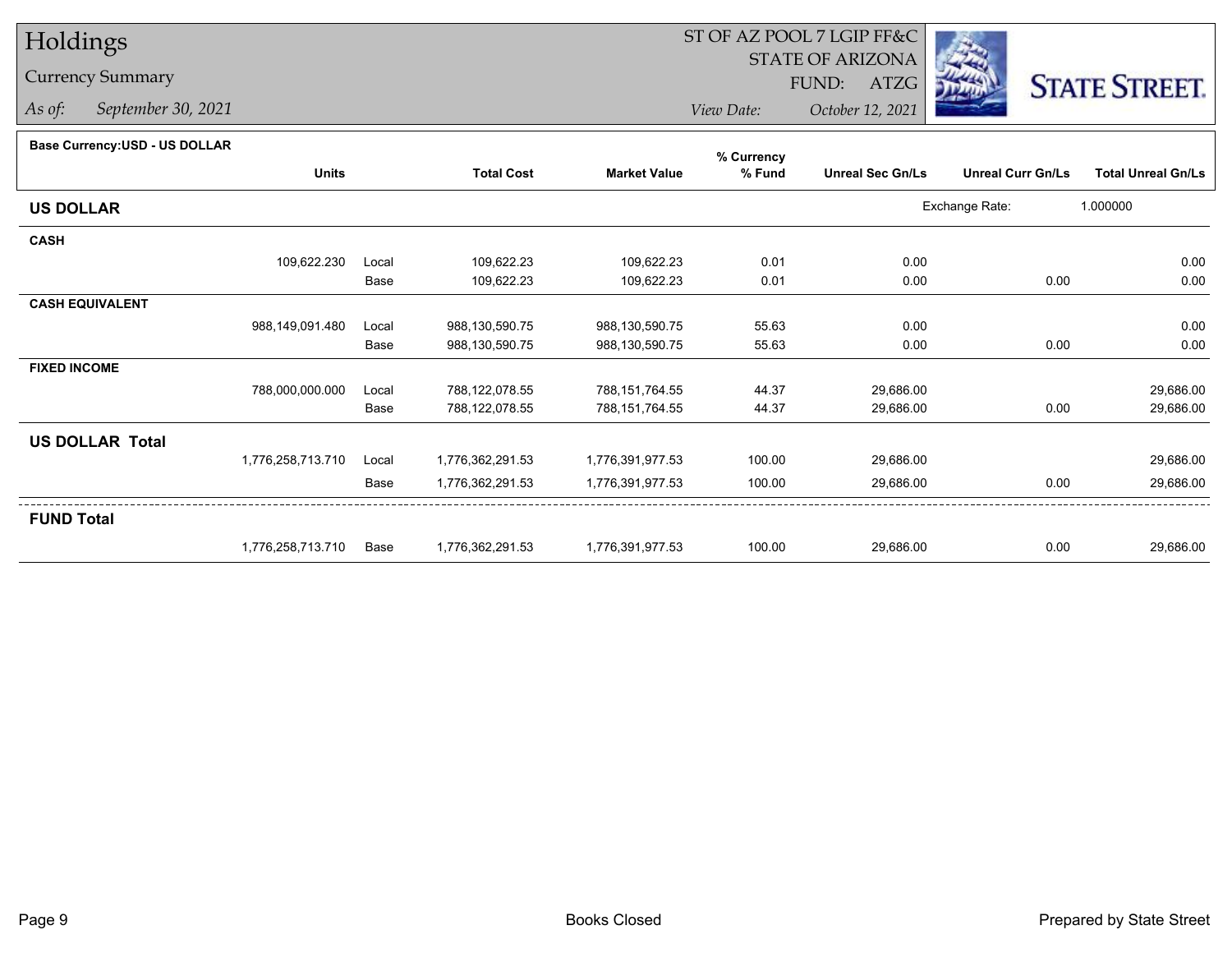| Holdings             |                                       |                   |                     |            | ST OF AZ POOL 7 LGIP FF&C         |                          |                           |
|----------------------|---------------------------------------|-------------------|---------------------|------------|-----------------------------------|--------------------------|---------------------------|
| <b>Asset Summary</b> |                                       |                   |                     |            | STATE OF ARIZONA<br>FUND:<br>ATZG |                          | <b>STATE STREET.</b>      |
| As of:               | September 30, 2021                    |                   |                     | View Date: | October 12, 2021                  |                          |                           |
|                      | <b>Base Currency: USD - US DOLLAR</b> |                   |                     |            |                                   |                          |                           |
|                      | <b>Units</b>                          | <b>Total Cost</b> | <b>Market Value</b> | % Fund     | <b>Unreal Sec Gn/Ls</b>           | <b>Unreal Curr Gn/Ls</b> | <b>Total Unreal Gn/Ls</b> |
| <b>CASH</b>          |                                       |                   |                     |            |                                   |                          |                           |
| <b>US DOLLAR</b>     |                                       |                   |                     |            |                                   |                          |                           |
|                      | 109,622.230                           | 109,622.23        | 109,622.23          | 0.01       | 0.00                              | 0.00                     | 0.00                      |
| <b>CASH Total</b>    | 109,622.230                           | 109,622.23        | 109,622.23          | 0.01       | 0.00                              | 0.00                     | 0.00                      |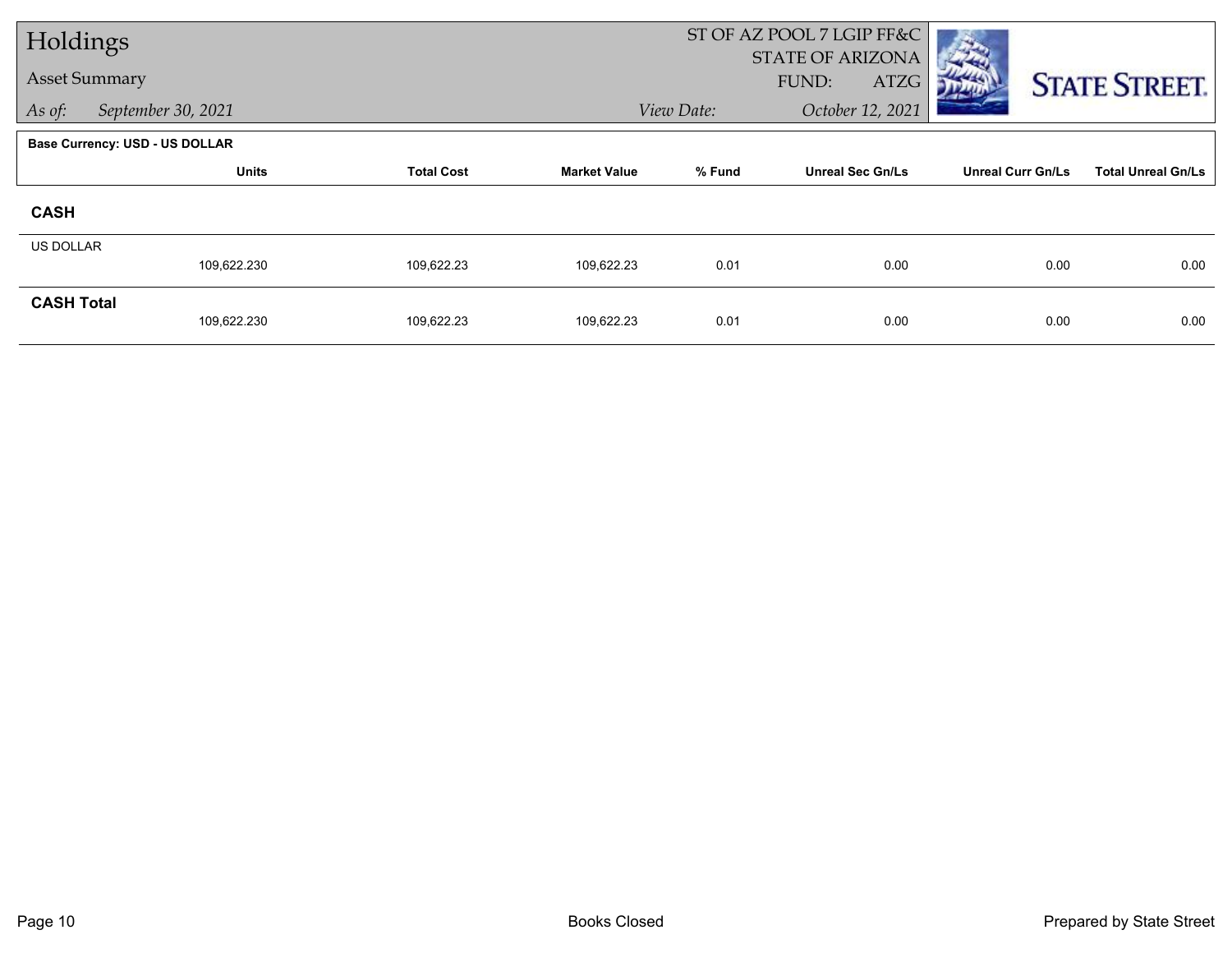| Holdings         |                                       |                   |                     |            | ST OF AZ POOL 7 LGIP FF&C        |                          |                           |
|------------------|---------------------------------------|-------------------|---------------------|------------|----------------------------------|--------------------------|---------------------------|
|                  | <b>Asset Summary</b>                  |                   |                     |            | <b>STATE OF ARIZONA</b><br>FUND: |                          |                           |
|                  |                                       |                   |                     |            | ATZG                             |                          | <b>STATE STREET.</b>      |
| As of:           | September 30, 2021                    |                   |                     | View Date: | October 12, 2021                 |                          |                           |
|                  | <b>Base Currency: USD - US DOLLAR</b> |                   |                     |            |                                  |                          |                           |
|                  | <b>Units</b>                          | <b>Total Cost</b> | <b>Market Value</b> | % Fund     | <b>Unreal Sec Gn/Ls</b>          | <b>Unreal Curr Gn/Ls</b> | <b>Total Unreal Gn/Ls</b> |
|                  | <b>CASH EQUIVALENT</b>                |                   |                     |            |                                  |                          |                           |
| <b>US DOLLAR</b> |                                       |                   |                     |            |                                  |                          |                           |
|                  | 988,149,091.480                       | 988,130,590.75    | 988,130,590.75      | 55.63      | 0.00                             | 0.00                     | 0.00                      |
|                  | <b>CASH EQUIVALENT Total</b>          |                   |                     |            |                                  |                          |                           |
|                  | 988,149,091.480                       | 988,130,590.75    | 988,130,590.75      | 55.63      | 0.00                             | 0.00                     | 0.00                      |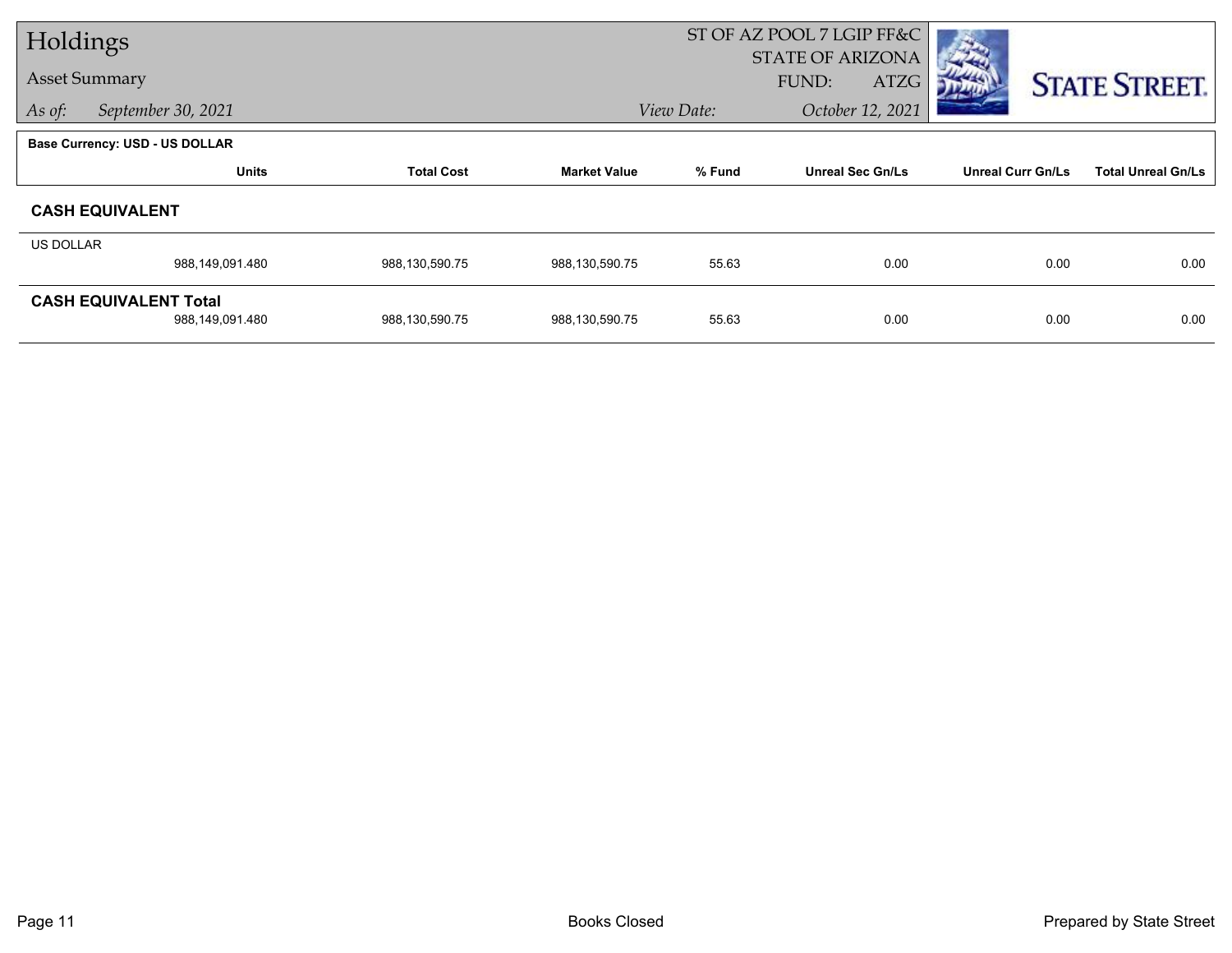| Holdings                              |                           |                   |                     | ST OF AZ POOL 7 LGIP FF&C |                         |                          |                           |  |
|---------------------------------------|---------------------------|-------------------|---------------------|---------------------------|-------------------------|--------------------------|---------------------------|--|
| <b>Asset Summary</b>                  |                           |                   |                     |                           | <b>STATE OF ARIZONA</b> |                          |                           |  |
|                                       |                           |                   |                     |                           | FUND:<br>ATZG           |                          | <b>STATE STREET.</b>      |  |
| As of:                                | September 30, 2021        |                   |                     | View Date:                | October 12, 2021        |                          |                           |  |
| <b>Base Currency: USD - US DOLLAR</b> |                           |                   |                     |                           |                         |                          |                           |  |
|                                       | <b>Units</b>              | <b>Total Cost</b> | <b>Market Value</b> | % Fund                    | <b>Unreal Sec Gn/Ls</b> | <b>Unreal Curr Gn/Ls</b> | <b>Total Unreal Gn/Ls</b> |  |
| <b>FIXED INCOME</b>                   |                           |                   |                     |                           |                         |                          |                           |  |
| <b>US DOLLAR</b>                      |                           |                   |                     |                           |                         |                          |                           |  |
|                                       | 788,000,000.000           | 788,122,078.55    | 788,151,764.55      | 44.37                     | 29,686.00               | 0.00                     | 29,686.00                 |  |
|                                       | <b>FIXED INCOME Total</b> |                   |                     |                           |                         |                          |                           |  |
|                                       | 788,000,000.000           | 788,122,078.55    | 788,151,764.55      | 44.37                     | 29,686.00               | 0.00                     | 29,686.00                 |  |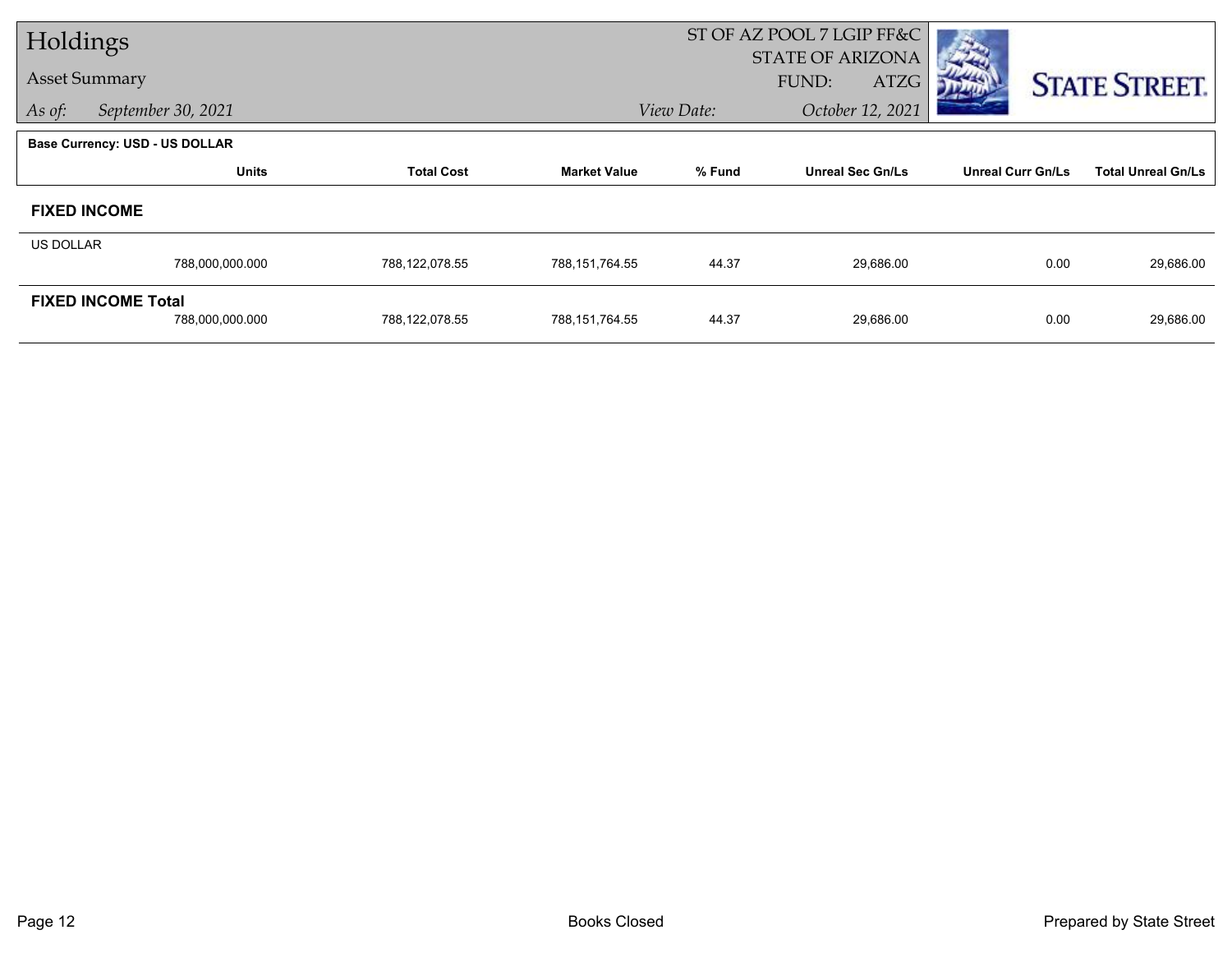| Holdings                     |                                       |                   | ST OF AZ POOL 7 LGIP FF&C |                                                        |                         |                          |                           |  |
|------------------------------|---------------------------------------|-------------------|---------------------------|--------------------------------------------------------|-------------------------|--------------------------|---------------------------|--|
|                              |                                       |                   | <b>STATE OF ARIZONA</b>   |                                                        |                         |                          |                           |  |
| <b>Asset Summary</b>         |                                       |                   |                           | <b>ATZG</b><br>FUND:<br>October 12, 2021<br>View Date: |                         |                          | <b>STATE STREET.</b>      |  |
| September 30, 2021<br>As of: |                                       |                   |                           |                                                        |                         |                          |                           |  |
|                              | <b>Base Currency: USD - US DOLLAR</b> |                   |                           |                                                        |                         |                          |                           |  |
|                              | <b>Units</b>                          | <b>Total Cost</b> | <b>Market Value</b>       | % Fund                                                 | <b>Unreal Sec Gn/Ls</b> | <b>Unreal Curr Gn/Ls</b> | <b>Total Unreal Gn/Ls</b> |  |
| <b>FUND Total</b>            |                                       |                   |                           |                                                        |                         |                          |                           |  |
|                              | 1,776,258,713.710                     | 1,776,362,291.53  | 1,776,391,977.53          | 100.00                                                 | 29.686.00               |                          | 0.00<br>29,686.00         |  |